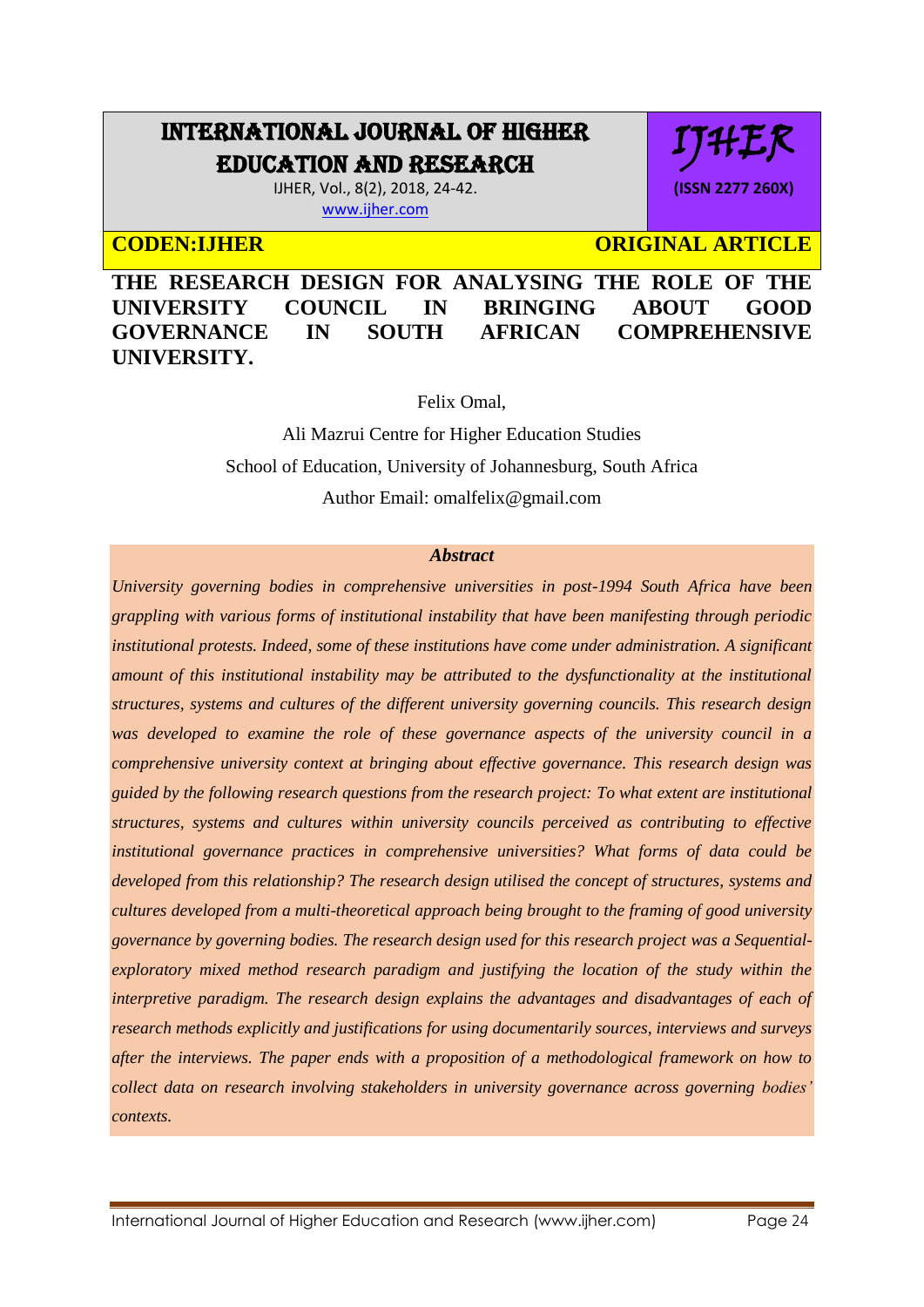*Key words: Comprehensive universities, university councils, stakeholders, interviews, documentarily sources, surveys* 

## **1. Introduction**

The role of stakeholder- governed university councils in governance dysfunctionality across the former historically disadvantaged universities in the post-apartheid South Africa higher education sector has been a subject of much debate (Hall et al, 2002; CHE, 2004). The stakeholder drivers of this debate are the periodic foot soldiers of university students, and staff at the face of numerous protests at the different institutions of higher learning. These actors are a symbolic deep disempowered stakeholder characterization of the nature of governance challenge that has often warranted several forms of state intervention to avert the ever occurring governance crises in these ailing university institutions.

Thus this paper is set out to understand and examine the nature of the university governance challenge across the former historically disadvantaged universities (HDIs) university governing councils are grappling with in the process of providing good governance. Several independent assessor reports about the probable causes in the affected institutions show the several causes of these prevailing institutional governance crisis. An examination of independent assessor reports reveals a complex synopsis of the causes of governance dysfunctionality ranging from national, institutional and individual factors (Department of education reports on Fort Hare, 1999; University of Transkei (Unitra), 1998; University of the North, 1997). The reports point out critical failures at around how universities through their stakeholder university councils are not well positioned to deal with unresolved issues of university transformation, massification, responsiveness, and accountability as raised by the white paper on Higher education transformation (DOE, 1997).

From interaction with independent assessor reports, the White Paper on Higher Education Transformation, (1997), subsequently referred to as the White Paper on HE, recognizes that governance arrangements in higher institutions continue to be characterized by struggles for control, lack of consensus and even conflict over differing interpretations of higher education governance which give rise to tensions and sometimes to turmoil. Among the different stakeholders in higher education, there exist competing views, priorities and expectations about university governance. In contrast to the findings from the independent assessor reports, I would claim that governance dysfunctionality is rooted in the how the stakeholdergoverned university councils as complex organisations were operating and functioning within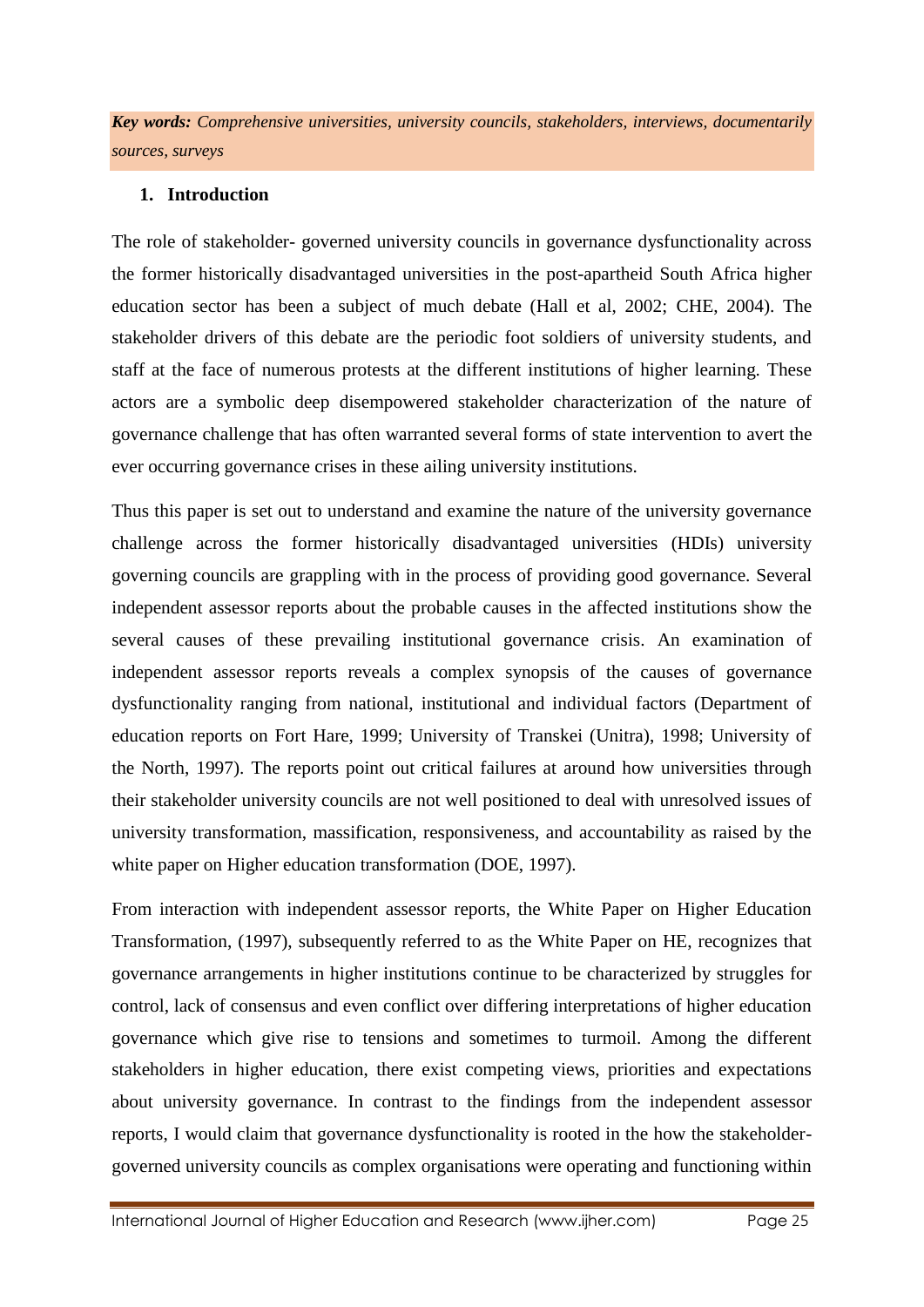their different institutional contexts in terms of their processes, procedures, values, practices and principles.

Basing on the data collected from the documentary sources- the independent assessor reports, all of which were sent to the Minister of Education, a common theme emerges. Thus, there is a picture of institutional governance dysfunctionality located within structures, systems and cultures of university councils. This paper makes presents a case of how the university councils as organisations are made up of different stakeholder groups, each of which seeks to satisfy its own self–interest. These groups use their power within the university council processes, systems and practice to influence the distribution of resources within the organisation. As such good governance within such similar institutional contexts demands an engagement with these stakeholder narratives. The slow processes of transformation are closely related to these stakeholder discourses the root cause of the prevailing university governing council crises.

The paper is structured in the following way: The first part of the paper begins by providing an understanding of the nature of the university governance challenges in the post-1994 South African universities. The second part of the paper examines the research design of the paper. The last part of the paper presents the conclusion of the paper through proposition of methodological framework on how to collect data in complex political contexts involving numerous stakeholders with different interests and ideologies and areas for further studies.

## **1.2. The nature of the university governance challenge in the post-1994 South African universities**

University councils throughout South Africa, in the post-1994 period, inherited a cocktail of neo-liberal economic conditions and the legacy of an apartheid regime. The governance architecture was characterised by state interference, fragmentation and gross inequalities, and inefficiencies and ineffectiveness. Moreover, the councils were, generally, not accountable to the needs of society and to the stakeholders within and outside the system (CHE, 2004a). As a consequence, the reconstitution of university councils as part of the state transformation agenda was intended to bring about effective institutional governance across HEIs along the principles of co-operative governance (Kulati, 2000; Cloete, 2002).

Despite the recasting of the university councils, there have been recurrent incidences and pockets of dysfunctionality. These have been particularly evident in the Historically Disadvantaged Institutions (HDIs), despite the merger process (Refer to the independent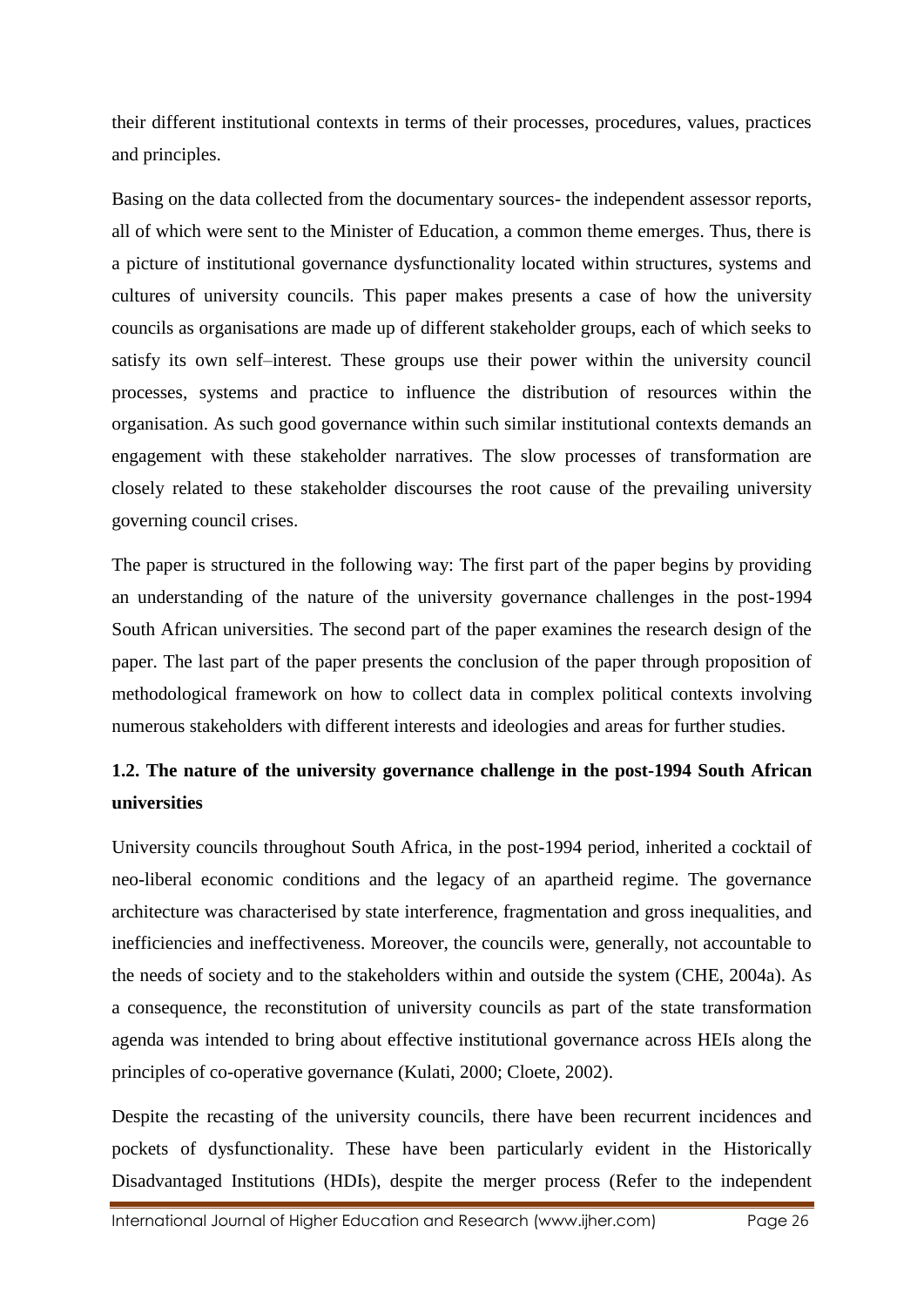assessors' reports of the following: Fort Hare, 1999; University of Transkei (Unitra), 1998 and subsequent green paper by Habib, 2001; University of the North, 1997; Mangosuthu University of Technology, 2008; Tshwane University of Technology, 2010; University of Limpopo, 2007; University of Kwa Zulu-Natal, 2011). Judging from these reports, all of which were sent to the Minister of Education, a common theme emerges. Thus, there is a picture of institutional governance dysfunctionality located within structures, systems and cultures of university councils. The reports present aspects of institutions whose university councils have not carried out their mandate effectively, and whose relationship with Vice-Chancellors, and management had all but broken down. Instances are reported in which university councils have abdicated their responsibility for governing to powerful interest groups, or, in the case of one institution, to the Vice-Chancellor. Instances of cronyism within university councils are reported that led to the subversion of due processes well as apparently creating spaces for serious corruption. Stakeholder groups were reportedly wielding influence inappropriately outside the bounds of a properly-constructed Institutional Forum; this was either through co-option in terms of patronage, factionalism, or through inappropriate attempts to dominate the governance process and to marginalise Senates. Reference is made to the struggles of other governance structures, such as institutional forums, in defining the roles they ought to play in deepening institutional transformation, and in transcending the hitherto adversarial nature of campus governance dynamics (Hall et al., 2002).

This has created institutions at risk of periodic crises which are ostensibly precipitated by specific incidents around student fees, alleged financial mismanagement, or labour disputes. However, Kulati (2000) claims that these crises stem from the institutions' inability to manage the new governance dynamics effectively. CHE (2002) states that it is not clear why a process is struggling to succeed when it was meant to strengthen better performing institutions and deal with the inefficiencies of HDIs. This observation raises concerns about how the unplanned changes that took place had the effect of exacerbating differentiation and stratification of institutions, thus reinforcing the differences which had been created by apartheid. To date, we do not understand why this happened. Also, little is known about the following issues: firstly, are there certain structures, systems and cultures that have a propensity to make university councils dysfunctional and if so, does this propensity also apply to other institutional structures of university governance such as university senates and institutional forums? Secondly, what university council responses would promote effective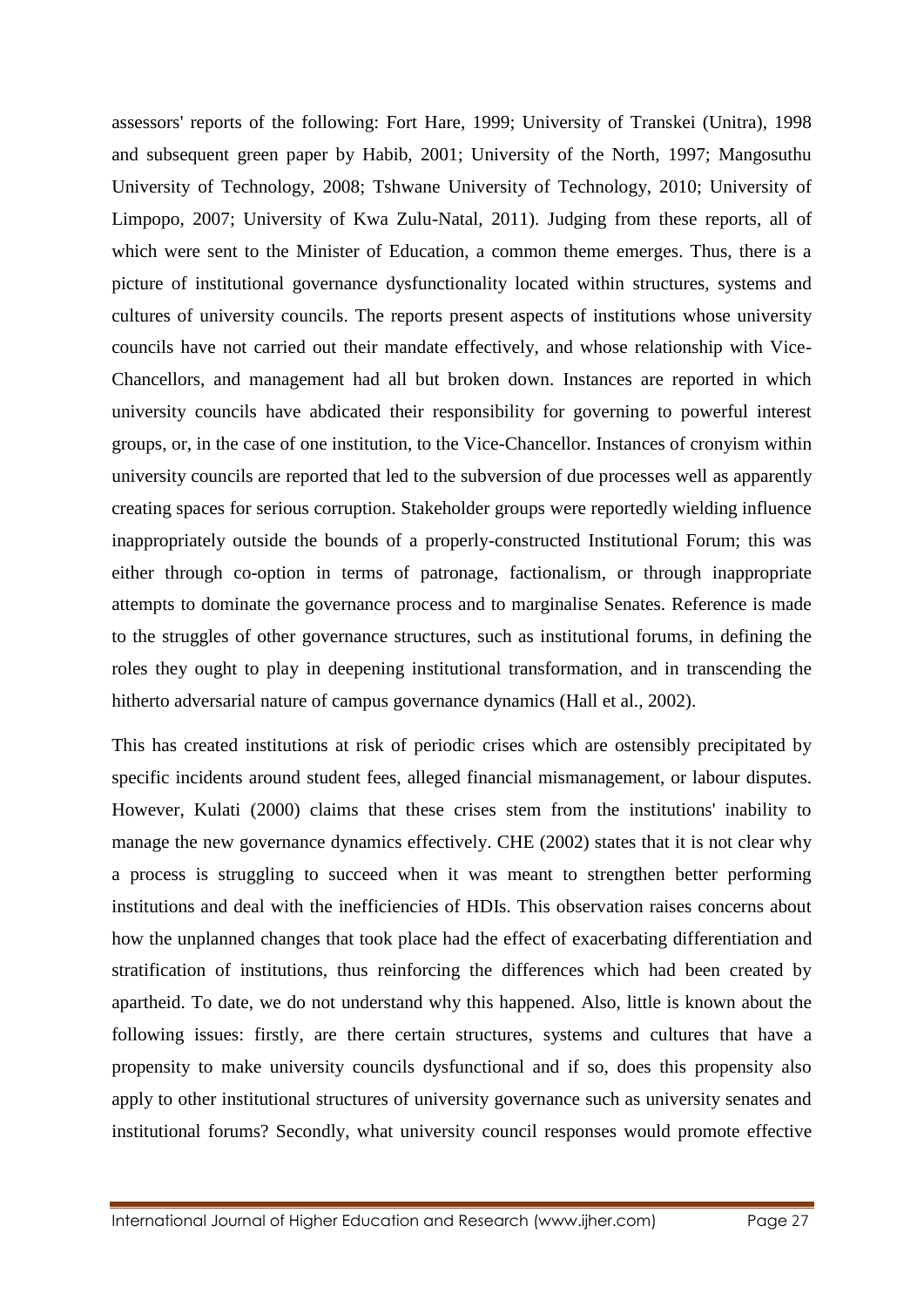governance practices in contexts where there is a periodic risk of governance dysfunctionality, and tensions between other university governance structures?

## **2. Conceptual framework**

This paper used the following concepts as an organizing framework: "structures of university councils", "systems of university councils", "cultures of university councils" and "empowered individuals" or "groups of individuals". These concepts were derived from:

## **2.1.Structures of the university council**

The concept of structures of university councils is coined from the structural functionalist perspective of organizations by works of earlier theorists (Parsons, 1960). The university council as an organisation has its structural framework and functions (Kezar & Eckel, 2004).

## **2.2.Systems of the university council**

The concept of systems of university councils is drawn from the systems perspective of organizations by the early writers (Katz & Kahn, 1966). Systems theory is used to investigate any objects that work together to produce some result and it focuses on structures, relationships, and interdependence between elements. Using this perspective, university council systems are conceptualized in terms of a simple input-output model Garratt (1996)

## **2.3.Cultures of the university council**

The concept of culture of university councils is to be examined using the culturalorganization perspective discussed in the teachings of Durkheim (1947). Organizational culture is a system of assumptions, values, and interpretive frameworks that guide and constrain organizational members as they perform their roles and confront the challenges of their environment.

## **2.4.Empowered individuals or groups of individuals**

The concept of empowered individuals or groups on university councils is drawn from the works of (Blasé 1998; Bourdieu 1996; Rousseau, 1987; Foucault, 1991).

## **2.5.Effective university governance**

In the context of South African comprehensive universities, the term "effective university governance" shall refer to how university councils function with university senates and university institutional forums. The attributes of effective university governance are drawn from the White Paper of 1997 on the goals of higher education transformation which include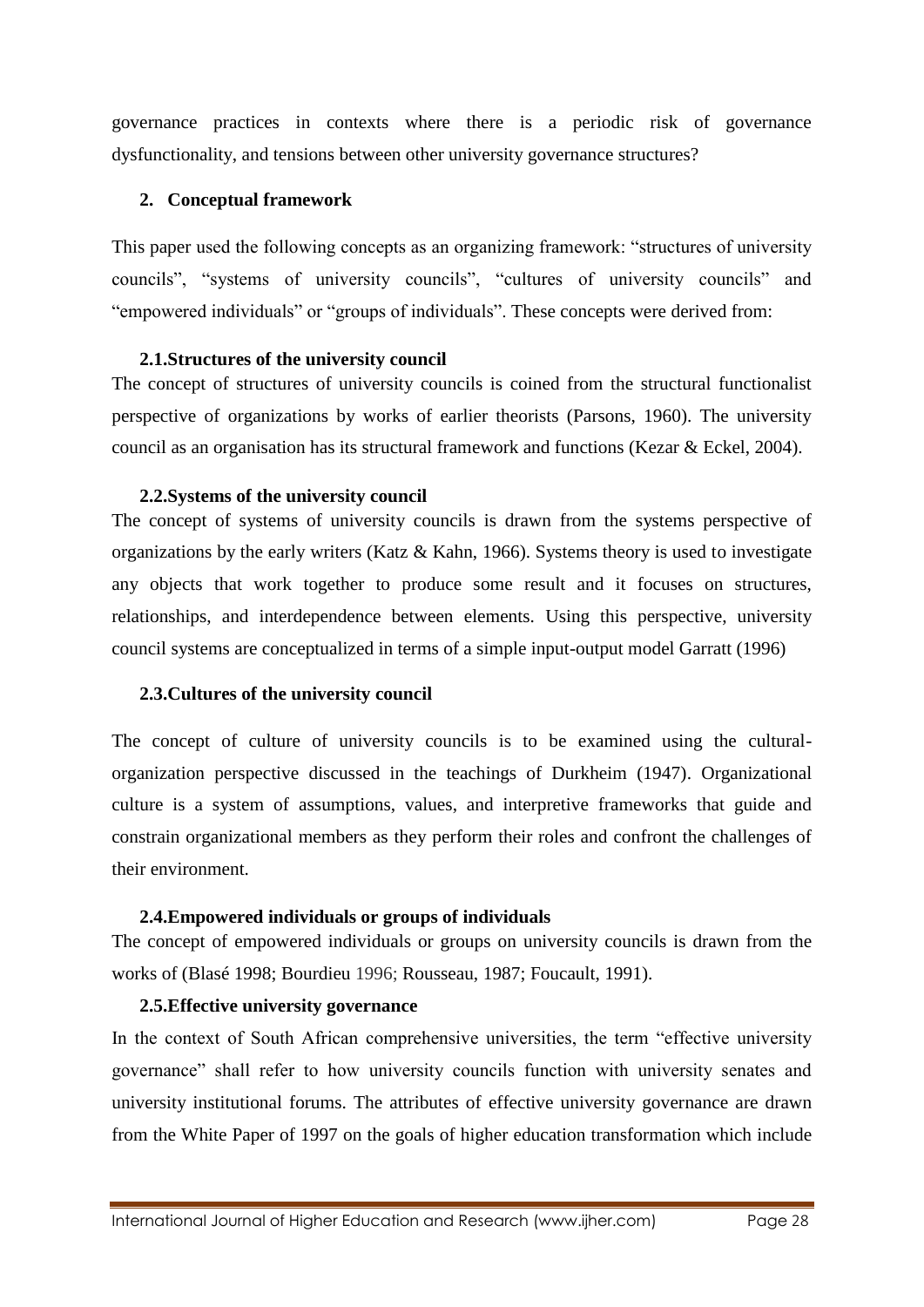the following: *equity and redress*, *development, democratisation, quality, effectiveness, efficiency, academic freedom, institutional autonomy.*

The several use of these organising conceptualisation is to bring more understanding to what constitutes as modes of effective governance practises within the comprehensive institutional context. It makes use of these organizing concepts within a unique form of micro-political framework developed from the work of Blasé (1998) on micropolitics and power relations as mediators and sometimes drivers of human interaction (Cross & Naido, 2011), of Bourdieu (1996) on species of social capital, and of Foucault's (1991) concept of "circuits of power" located within critical sociological perspectives which foreground interests and power. These organising concepts rooted in the conflict of social action shall be used as analytical tools to explore how:

i) University councils have unique governance pact between different stakeholders represented at the university council to bring about effective university governance in comprehensive higher education environments (Rousseau, 1987) and particularly his notion of the *social contract.* ii) Complex institutions, especially university councils, are composed of individuals or groups with different forms of social capital. In this study, they are viewed as empowered constituencies. Reference will be made to Bourdieu and his work on species of social capital. iii) These empowered constituencies possess different dimensions of individual and collective assets such as power, funds, public favour, influence and followership. Reference will be made to the work of Bourdieu in this field. iv) The notion of how these empowered constituencies in university councils could bring about forms and modes of practices that could constitute effective governance. The notions of how they are in position to devise strategies through structures, cultures, systems characterized by preference for certain forms of institutional regulation, internal organization and leadership. Reference will be made to the work of Foucault and particularly his notion of "governmentalisation of the state" and "circuits of power" (Foucault, 1991 and 1980, pp.96–99). v) Interactions between individuals and groups in university council have ways of influencing how power is used to bring about effective university governance.

#### **3. Research Design**

The notion of cooperative governance as applied in the university governance created an environment whereby different stakeholders from different backgrounds were supposed to come together under a governance pact in the university council to bring about effective governance. These stakeholders bring with diverse stakeholder ideologies, interests,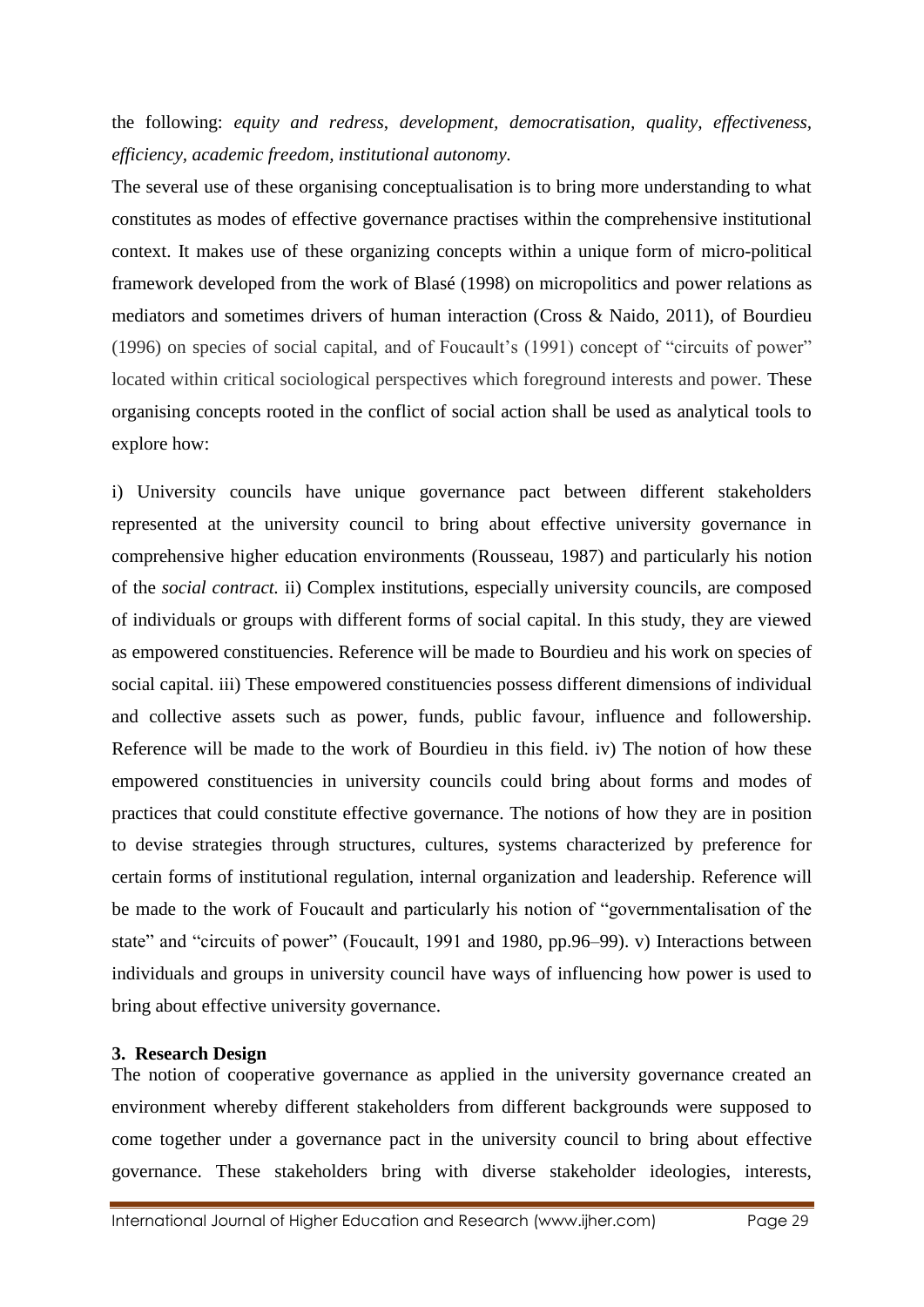expectations, perceptions, thinking on what constitutes as effective governance. An understanding of these diverse perceptions is critical to what constitutes as governance practises that are fit-for-good practises within such institutional environments.

## **3.1. Epistemological orientation**

To collect this kind of required information, a mixed method Sequential exploratory design (Creswell, Plano Clark et al., 2003) involving aspects of a descriptive phenomenologicalbased approach located within the interpretive paradigm and surveys located with the positivist research paradigm was used in the collection and analysis of the data in a case study (Smith, 1978, stake, 1997; Yin, 1997, 2003) of one comprehensive university. The collection of data involved the use of document analysis (Payne & Payne, 2004), face-to-face in depth interviews (Corbetta, 2003, O'Leary, 2005) and surveys (Groves et al, 2004) to as a single data collection strategy.

## **3.2. Case study**

According to Cohen and Manion (1997), the interpretive, subjective dimensions of educational phenomena are best explored by case study methods. In this study, one comprehensive HE institution in South Africa was selected for the study. The selection criteria was as follows: the university was threatened with administration but was able to recapitulate out of it; the university was formerly a historically disadvantaged institution; has a functional university council with a history of governance tensions; has experienced recurrent institutional crises; has a strongly stakeholder-driven university council and finally they should be formed as a result of mergers of HEIs post 1994 or converted from technikon to university status to offer both technikon-type programmes as well as a range of universityoriented programmes.

These criteria, according to Patton (2002), should allow selection of cases rich in information for the study. Case studies are sometimes criticised for the questionable validity of generalisations. Moreover, there is a perception that it is difficult to define boundaries of the cases, and there are problems in negotiating access to study settings and allowing for the effect of the observer (Denscombe, 2003). Although case studies usually provide little basis for scientific generalisations, their outcomes can be generalised into theoretical propositions (Yin, 1994).

## **3.3. Procedure of data collection**

The data was collected and analyzed in the following manner;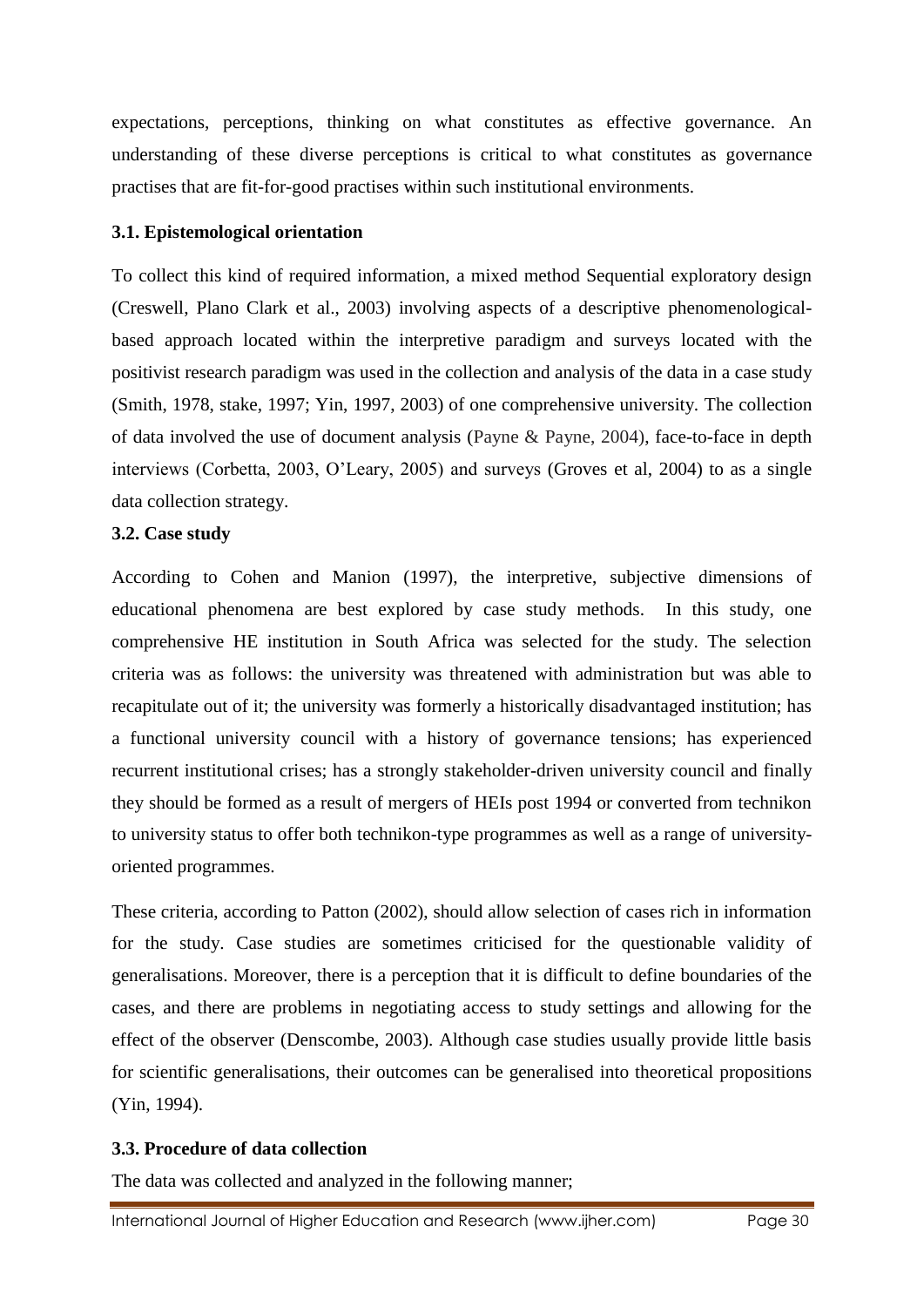In the first phase of data collection efforts were made to assess the official council and assessor's reports and documents, public and government reports, and gazettes of universities available in the public domain. A thematic analysis (Creswell 2002, Miles and Huberman, 1994) then took place based a comprehensive review of professional and research literature with a purpose of identifying the major underlying themes. The emerging themes from the analysis of the documentarily sources were used to construct and develop an interview protocol to conduct interviews with university council members in the case study.

In the second phase of the data collection interviews were conducted across members of the university council. Purposive sampling (Bowling 2002) was used because the researcher wanted to collect relevant information that could answer the research question which could mostly be got from members of the university council. A thematic analysis then took place based a comprehensive review of professional and research literature with a purpose of identifying the major underlying themes. The emerging themes from the analysis of the interviews carried out from the members of the university council were used to construct and develop an interview protocol to conduct interviews with members of university teaching, non- teaching staff and university students in the case study. In the third phase of data collection surveys were carried out across university students, members of the university teaching staff and non-teaching staff within the university. Convenience sampling (Patton, 2002, Parasuraman et al., 2004) was used to collect information from university students and the university staff of the university.

#### **3.4. Procedure of data analysis**

The analysis of data for the study was carried out in the following manner;

In the first phase of the documentary qualitative data analysis (Bailey 1994:194, Scott 1990) involved the analysis of official council and assessor's reports and documents, public and government reports, and gazettes of universities available in the public domain. A thematic analysis then took place based a comprehensive review of professional and research literature with a purpose of identifying the major underlying themes. The emerging themes from the analysis of the documentarily sources were used to construct and develop an interview protocol to conduct interviews with university council members in the case study.

In the second phase of data analysis after conducting the first phase of interviews with members of the university council, a thematic analysis then took place based a comprehensive review of professional and research literature with a purpose of identifying the major underlying themes. The emerging themes from the analysis of the interviews carried out from the members of the university council were used to construct and develop an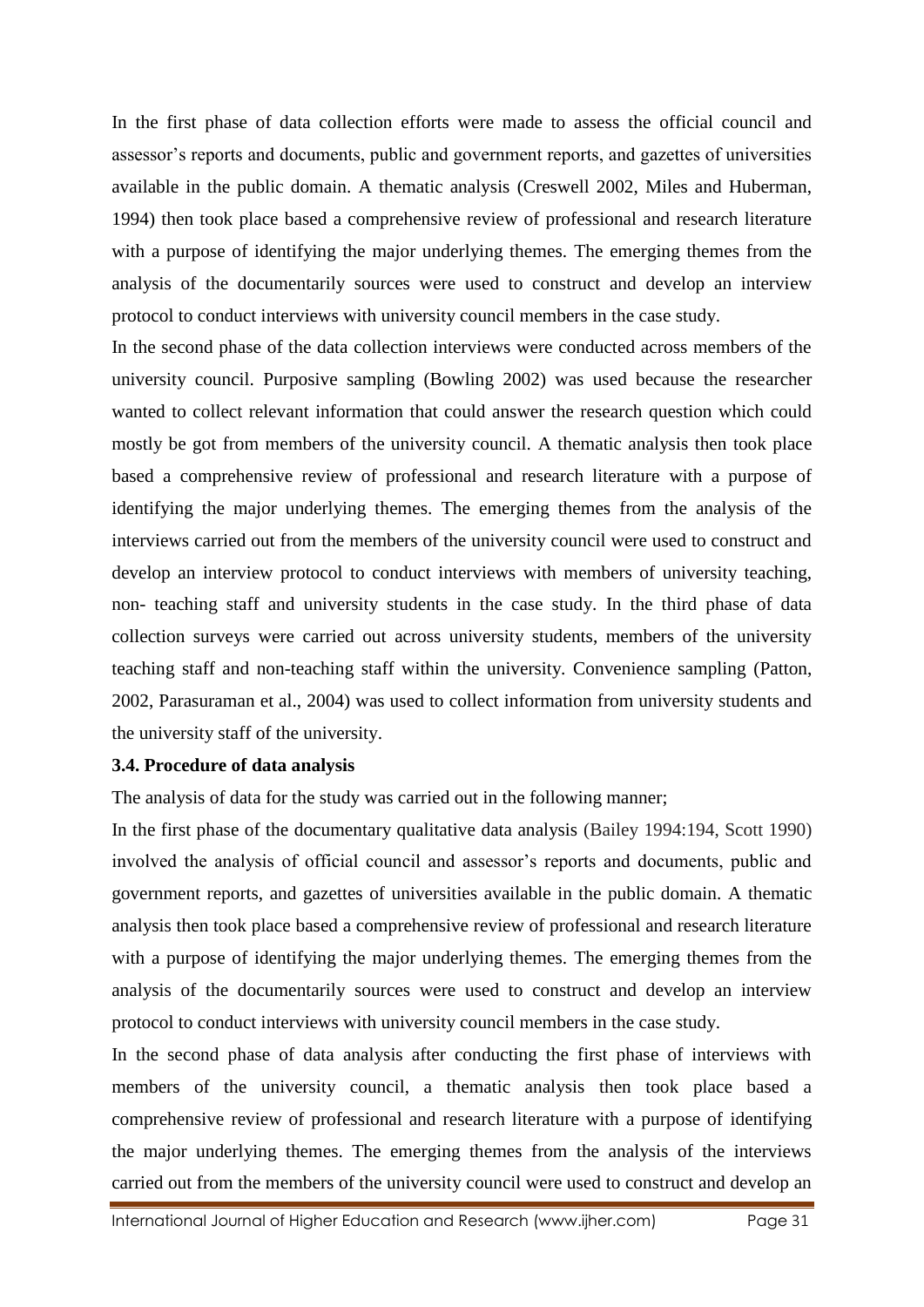interview protocol to conduct interviews with members of university teaching, non- teaching staff and university students in the case study.

The first stage of survey data analysis after the data entry using SPSS format, involved the use of descriptive analysis (keith & Punch, 2009). It involved the use of frequency distributions, means and standard deviations (variations). In relation to the research questions, one, two and three the use descriptive data analysis was done to show the frequency distribution of each variable across the survey groups of respondents in the study. It showed the responses of the university students and staff on each of the variables in terms of percentages. The next stage of the data analysis involved the use of correlations to explore if there are any relationships amongst the data. Using a Pearson moment correlation coefficient (keith & Punch, 2009) all the theme items on the survey instruments were correlated against each other in this process. The researcher was interested to see if there are emerging relationships, the strengths of these relationships and what this means as modes of effective governance.

#### **3.5. Instruments**

A total of 331 useable survey forms were received from the students and staff from the university. The study had two separate survey instruments for the university students and the university members of staff. The survey included four major components (a) demographic information (b) University council structures (c) university council systems (d) university council cultures. On a 5-point Likert-type scales (keith & Punch, 2009) of [5 for very strongly agree; 4 for strongly agree; 3 for neutral / disagree or agree; 2 for strongly disagree; 1 for very strongly disagree] the participants were asked to indicate their perceptions of university council structures and processes as contributing to effective university governance on the following item scales; recognition of the university council as the highest decision making body in the university, the different subcommittees of the university council work harmoniously, the exiting university council structures enable effective staff and student representation and contribution to debate, the university council provides structures which enable students and staff to select their own representatives to the university council, student and staff representation vividly reflects on university committees were student and staff affairs are handled.

In second part of the survey instrument the participants were asked to indicate their perceptions of university council systems and processes as contributing to effective university governance on the following item scales; staff and student representatives to the university council keep their constituents informed and solicit constituent's views whenever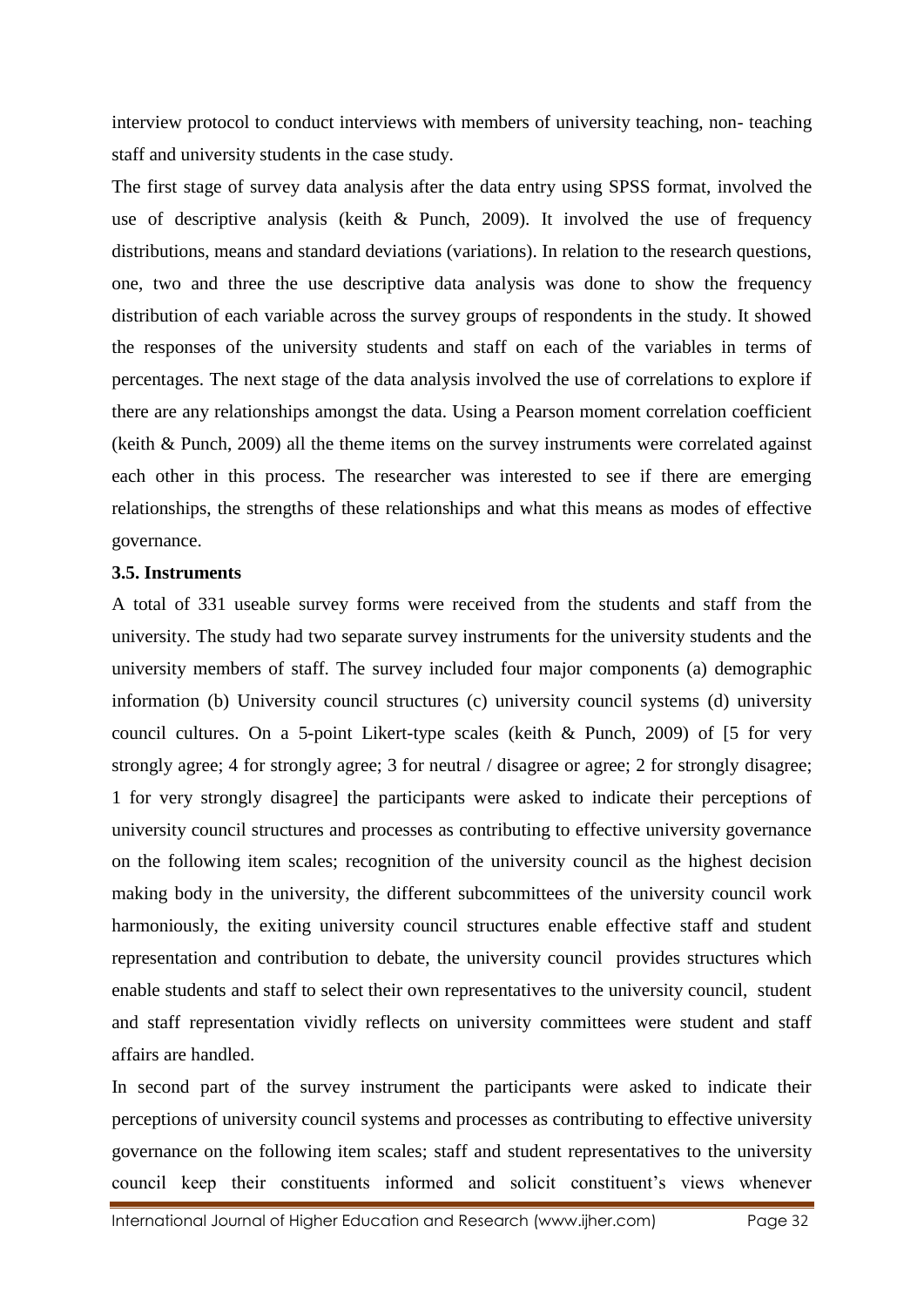appropriate, the university council recognises student and staff participation and input in decision making, the university council follows appropriate process for staff and student disciplinary hearings and grievances appeals, the university council uses viable audit processes to monitor institutional matters presented to it for action. In the third part of the instrument the participants were asked to indicate their perceptions of the university council institutional cultures as contributing to effective university governance on the following item scales; the apparent university council governance structures and systems make it possible for a wide range of staff and students to participate in the leadership of the institution, the laid out university governance structures promote negotiations and communications among different university constituents to be carried out in an open environment of good faith and civility, the university council and its subcommittee processes support a culture of public debate and tolerance which accommodates differences and competing interests, the external stakeholders have confidence in the institutional values which guide the university council governance structures and systems.

## **3.6. Validity and reliability**

The value of scientific research depends on the ability of individual researchers to demonstrate the credibility of their findings (McMillan & Schumacher, 2006). The use of documents, interviews and surveys within a single project provided spaces to explore useful and confirm linkages between the emerging patterns of evidence from the data. The study used theory triangulation which involved the use of multiple perspectives to interpret a single set of data, methodological triangulation which involved the use of multiple methods to study effective university governance by university councils in a comprehensive university. The reliability test for the instrument was done using the Cronbach alpha coefficient (Nunnally & Bernstein 1994, McIver & Carmines, 1981, Spector, 1992).

## **3.7. Limitations**

The study had limitations to grapple with which includes the following; the study had deal with variations of sample sizes which had potentials to influence the study. Secondly the researcher had to grapple with missing values in the data from the survey instruments for the university students and university staff. The eta squared (Howell,1997, McCall,1990, Huck,2009) used to calculate the effects size to see the effect of the different data sizes on the data, effect of missing data on the data.

## **3.8. Ethical issues**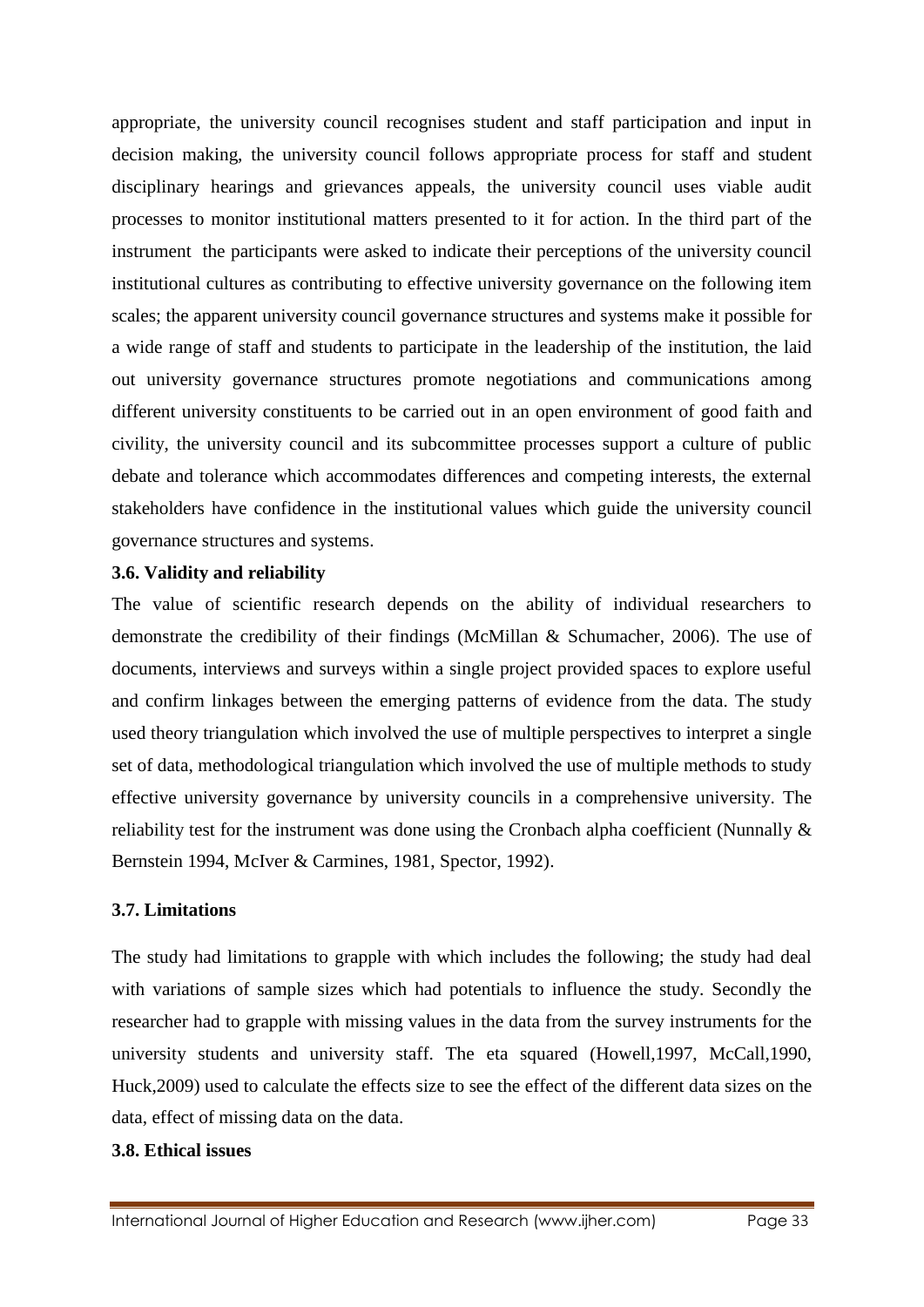Blaxter et al. (2001) argues that the conduct of ethically-informed research should be the goal of all social researchers. In particular, the researcher observed several ethical safeguards, including privacy, self-determination, anonymity, confidentiality and informed consent. Firstly, before the study began, the researcher obtained ethics clearance from the University of the Witwatersrand's ethics committee to ensure that the research was ethically acceptable. Secondly, a letter requesting permission to conduct research was accompanied by a consent letter for participants.

#### **4. Implications of the study**

There are several implications at the level of governance and methodology that are emerging from the way the data for this study was carried out data;

## **4.1. Governance level**

The results of this study show that the institutional structures of the university council are business oriented in organization although strongly characterised by institutional stakeholder relationships. This has led to conditions and instances where the systemic due processes of the university council are prone to stakeholder control. This is due to instances of unpreparedness for general council and committee meetings an outcome of sectoral deployment of individuals who have little if not no idea of the due processes at the systems level of the university council and reliance on informal stakeholder constituent networks as a mode of trust governance. The implication of governance stance has caused contestations between the less empowered institutional stakeholders represented at the university council and the university council over practices that are seen as perpetuating marginalisation of the less empowered institutional stakeholders represented at the university council. As a result, it has led to adoption of partisan modes of stakeholder institutional governance practices like caucuses, stakeholder deployment, protest, and unionisation. As a result, with this kind of data, on is making sense of the diverse stakeholder ideologies, interests, expectations, perceptions, thinking on what constitutes as effective governance. An understanding of these diverse perceptions is critical to what constitutes as governance practises that are fit-for-good practises within such institutional environments. The concept of good practice in higher education governance refers to those actions that are fit for institutional purpose and broadly compatible with professionally recognised standards and practice. In the United Kingdom (UK), the CUC (2004) reasons that the higher education sector should be talking about "good principles" and the need for "good process" whenever seeking to review and refine practice.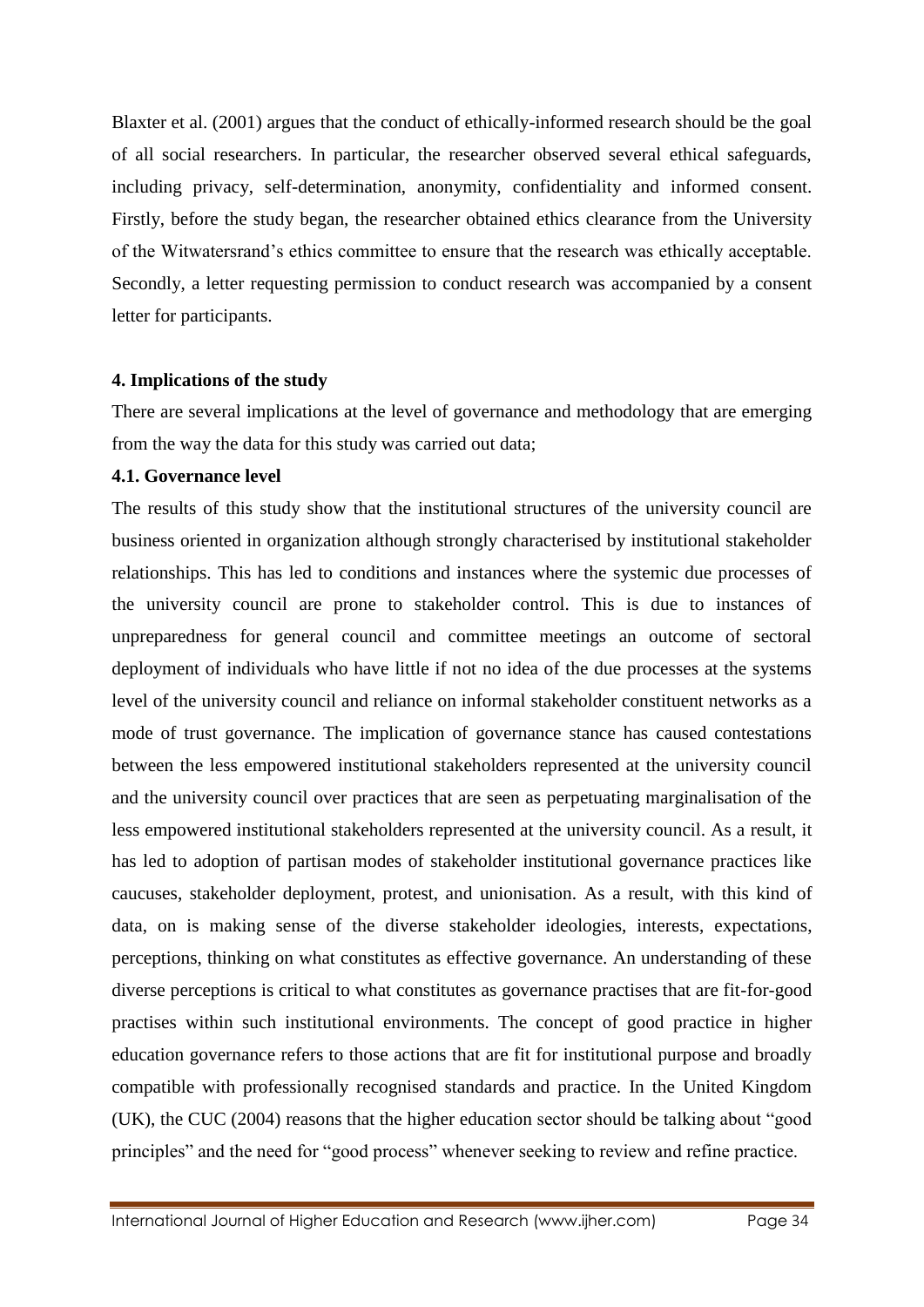#### **4.2. Methodological level**

This paper proposes some methodological ideas however to comprehend the significance of these aspects, requires that one positions these ideas within a historical narrative. A stance that privileges an understanding of what could be learnt from the past (heritage) as parts of the bigger higher educational institutional narrative aimed at framing of effective governance practices that are fit-for-purpose as best practices within particular institutional contexts. Heritage is where we keep what we aspire. Thus, whatever that happened in the past as memories may not necessarily be part of the institution's inheritance.

The process of the generation of the data from the documentary sources then semi- structured interviews and finally surveys was crucial for study because of the chronological dimension it brings to the understanding of institutional contexts and its inherent governance challenge. This framework was used to provide a chronological exposition of the institutional governance challenge at the university council level and to show how the university councils in comprehensive university contests have responded as a way of bringing about institutional effectiveness. Firstly, from these multi-methods approach the study was able to show how the governance problem at the university council came about a process that could not easily have been possible with use of other methods of data collection in a similar study.

From the use of this methodological approach it is clear that the university governance challenge at the university council has its roots in the model of university governance that was started through the colonial, apartheid and strongly felt during the post-apartheid periods. These institutional governance challenges are foundational and generational in trend that tends to manifest themselves through the current institutional structures, systems and cultures of the university council and eventually the whole institution. This adds to the already exiting understandings of the different ways methods of research would be used in problem solving in the university governance processes. Secondly, this study had several methodological issues it had to grapple with. This study struggled with how to use the more data that was emerging from the mixed method research approach that was used. This study had to grapple with the several methodological difficulties regarding challenges in data collection and analysis which were addressed along the line. At the outset it was expected that using the approach of documentarily analysis, interviews and then surveys would generate a more manageable data that could sufficiently answer the question, instead at the end this was able to answer well research questions 1, 2, and 3. The research question 4 was complex. Trying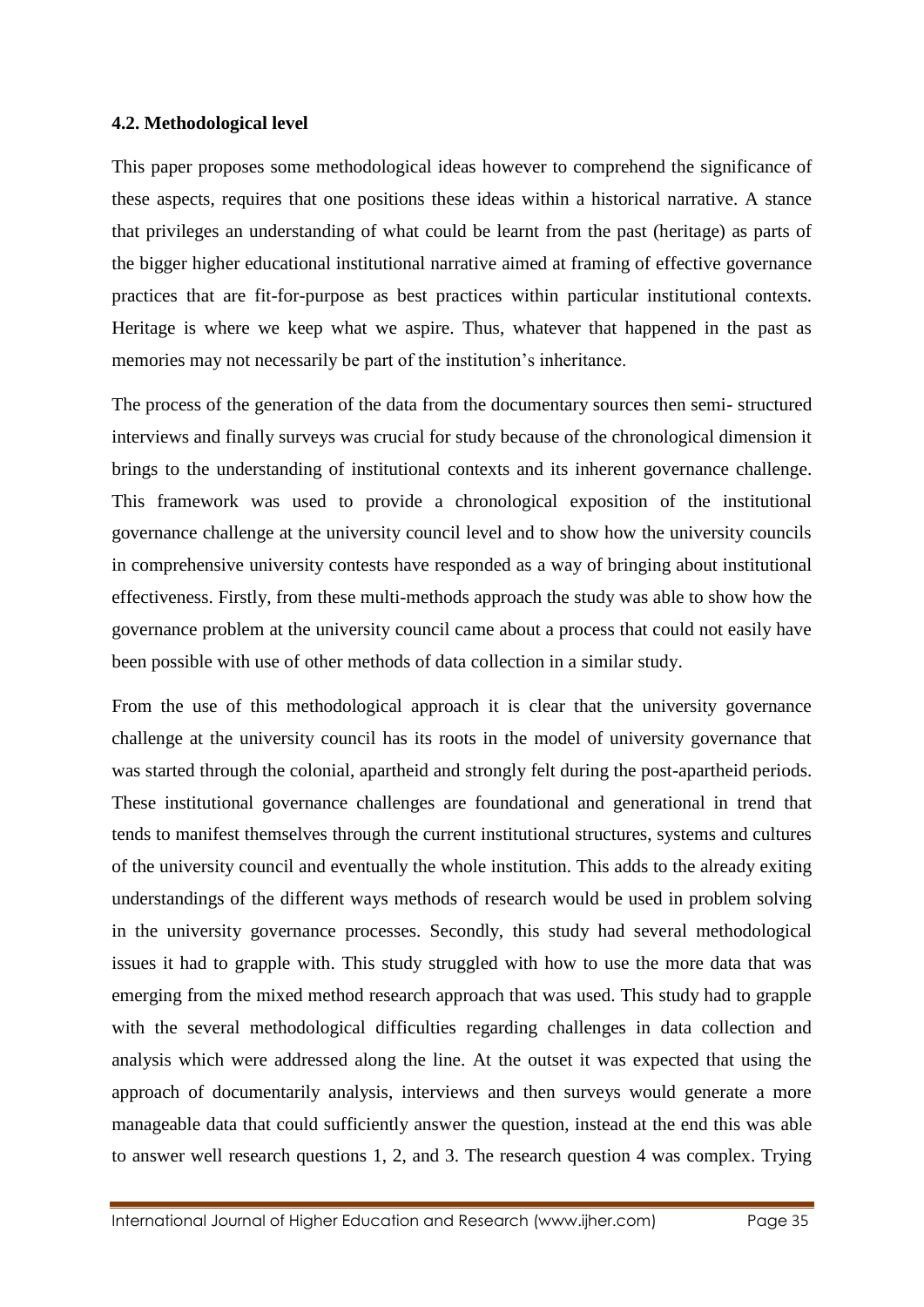to come up with the modes of effective university governance led to creation of numerous hypothesis to test as emerging modes of institutional governance that were not initially anticipated from the literature and the methodology. As a result, one has to think of working from the back to the front to initiate a kind of flow.

## **5. Conclusions**

This paper set to provide a research design that could be used to examine the role of these governance aspects of the university council in a comprehensive university context at bringing about effective governance. The results of this study show that the institutional structures of the university council are business oriented in organization although strongly characterised by institutional stakeholder relationships. This has led to effective governance practices being tied around forms of stakeholder propositions such as increased sectoral deployment of constituency cadres to champion particular stakeholder interest at the university council. The implication of governance stance has caused contestations between the less empowered institutional stakeholders represented at the university council and the university council over practices that are seen as perpetuating marginalisation of the less empowered institutional stakeholders represented at the university council.

As a result, in the post 1994 South African higher education dispensation, the emergence of stakeholder governance has been associated with different stakeholders from different backgrounds coming together bring about transformation of higher education institutions through effective governance practise. These stakeholders have brought with them diverse stakeholder ideologies, interests, expectations, perceptions, thinking on what constitutes as effective governance. An understanding of these diverse perceptions is critical to what constitutes as governance practises that are fit-for-good practises within such institutional environments. To collect this kind of required information, a mixed method Sequential exploratory design involving aspects of a descriptive phenomenological-based approach located within the interpretive paradigm and surveys located with the positivist research paradigm was used. Firstly, a salient strength of the qualitative research as part of the sequential exploratory research design employed for the study is that its focus is on the contexts and meaning of human lives and experiences for the purpose of inductive or theorydevelopment driven research. It is a systematic and rigorous form of inquiry that uses methods of data collection such as in-depth interviews, ethnographic observation, and review of documents.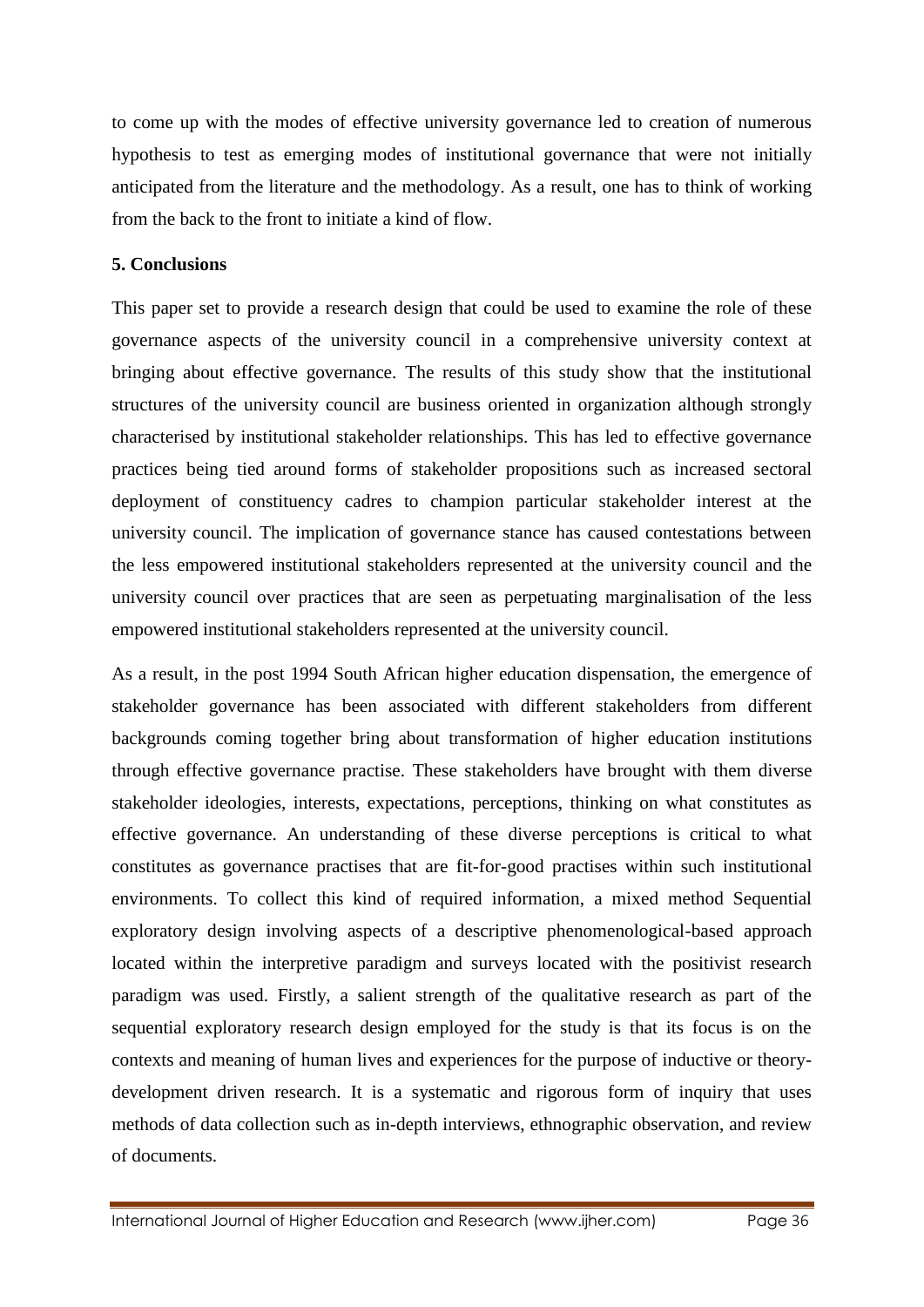Quantitative research is a mode of inquiry used often for deductive research, when the goal is to test theories or hypotheses, gather descriptive information, or examine relationships among variables. These variables are measured and yield numeric data that can be analysed statistically. Quantitative data have the potential to provide measurable evidence, to help to establish (probable) cause and effect, to yield efficient data collection procedures, to create the possibility of replication and generalization to a population, to facilitate the comparison of groups, and to provide insight into a breadth of experiences. However the positivist research is accused of failing to recognise the difference between social and natural world. Positivism fails to recognise the importance of the interpretations and meanings that individuals employ to make their reality intelligible. Positivist research is accused of reliance on instruments and procedures which hinders the connection between research and everyday life.

Combing the two methods, therefore, offers the possibility of combing these sets of strengths, and compensating for the weakness. In mixed methods studies, investigators intentionally integrate or combine quantitative and qualitative data rather than keeping them separate. The basic concept is that integration of quantitative and qualitative data maximizes the strengths and minimizes the weaknesses of each type of data. The idea of integration separates current views of mixed methods from older perspectives in which investigators collected both forms of data, but kept them separate or casually combined them rather than using systematic integrative procedures. One of the most difficult challenges is how to integrate different forms of data. Thus mixed methods researchers use and often make explicit diverse philosophical positions. These positions often are referred to as dialectal stances that bridge post-positivist and social constructivist worldviews, pragmatic perspectives, and transformative perspectives. To deal with the tensions created by their different beliefs mixed methods research represents an opportunity to transform these tensions into new knowledge through a dialectical discovery. All studies draw upon one or more theoretical frameworks to inform all phases of the study.

#### **References**

- Asmal, K. (2002). *Statement on the transformation and reconstruction of higher education systems*. Pretoria: MoE.
- Bailey, K. (1994). *Methods of Social Research* (4th ed.). New York: The Free Press.
- Bell, J. (1996). *Doing your research project: A guide for first time researchers in Education and social science* (2nd ed.). Buckingham: The Open University.
- Blaxter, L., Hughes, C. & Tight, N. (2001). *How to research*. Buckingam (UK): Open University Press.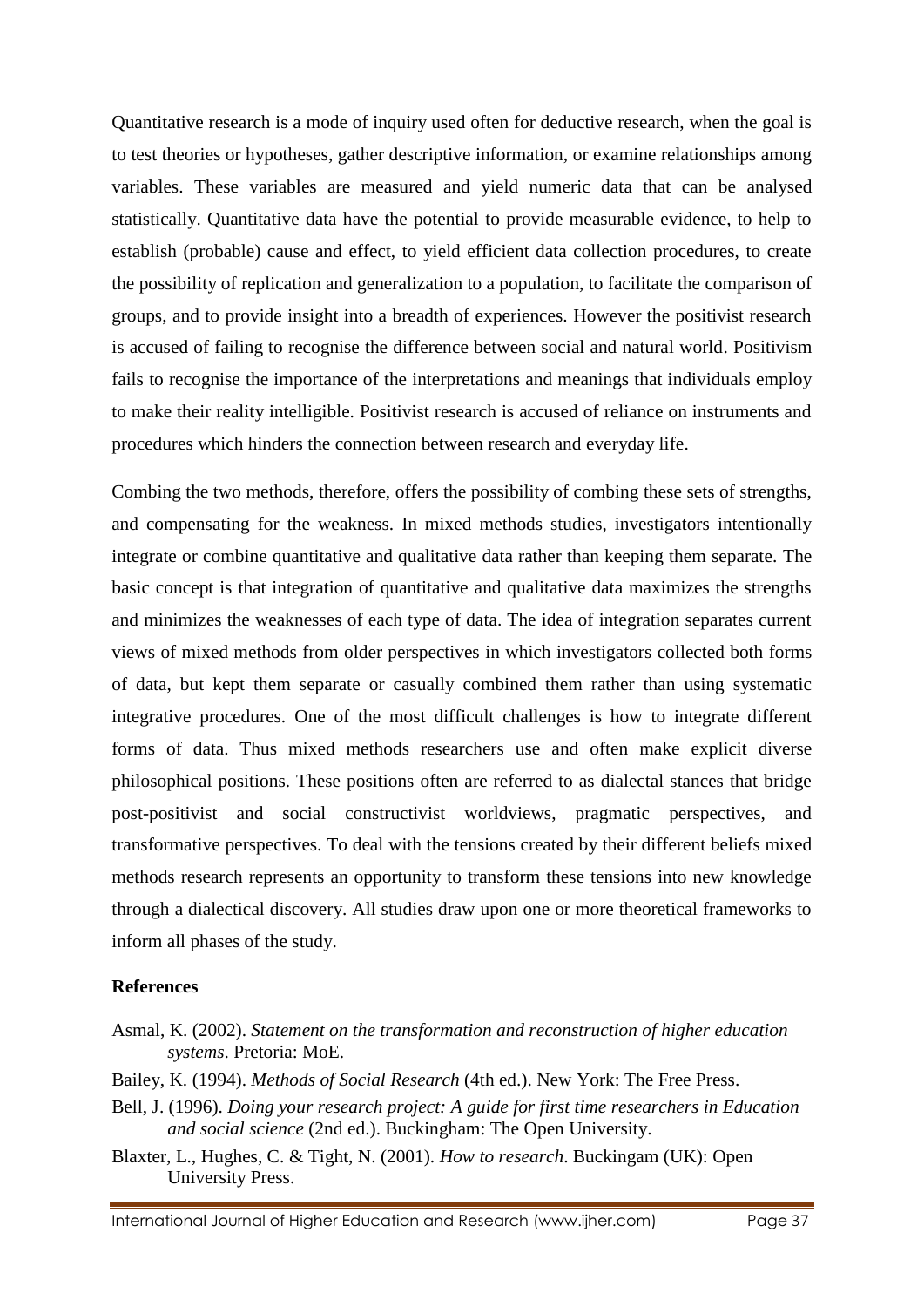- Blummer, H. (1956). Sociological analysis and the variable. *American Sociological Review, 22*, 683-690.
- Bowling, A. (2002). *Research methods in health: Investigating health and health services* (2nd ed.). Buckingham: Open University Press.
- Brewer, J. & Hunter, A. (2005). *Foundations of multimethod research*. Thousand Oaks, CA: Sage.
- Bryman, A. (2007). Barriers to integrating quantitative and qualitative research. *Journal of Mixed Methods Research, 1*(8-22).
- Bush, T. (2002). Authenticity reliability, validity and triangulation. In M. Coleman & A. Briggs (Eds.), *Research Methods in Educational Leadership and Management*. London: PCP.
- Bush, T. (2007). Authenticity in research reliability, validity and triangulation In A. J. R. Briggs & M. Coleman (Eds.), *Research methods in educational leadership and management*. London: SAGE
- CHE. (2000). Towards a New Higher Education Landscape. In CHE (Ed.), *Report to the Minister of Education*. Pretoria: Council on Higher Education.
- CHE. (2004a). South African higher education in the first decade of democracy (pp. 175- 185). Pretoria: CHE.
- Cicourel, A.V. (1982). Interviews, Surveys and the problem of ecological validity. *The American Sociological, 17*, 11-20.
- Coffey, A. & Atkinson, P. (1996). *Making Sense of Qualitative Data Analysis: Complementary Strategies*. Thousand Oaks CA: Sage.
- Cohen, L., & Manion, L. (1997). *Research Methods in Education* (4th ed.). London: Routledge.
- Cooper, D. & Subotzky, G. (2001). *The Skewed Revolution: Trends in South African Higher Education 1988-1998*. Bellville: Education Policy Unit, University of the Western Cape.
- Corbetta, P. (2003). *Social research theory, methods and techniques*. London: SAGE Publications.
- Craig, J. & Spear, N. (1982). Explaining educational expansion: An agenda for historical and comparative research. In M. S. Archer (Ed.), *The sociology of educational expansion: Takeoff, growth, and inflation in educational systems* (pp. 65-87). Beverly Hills: Sage.
- Creswell, J.W. & Clark, P.V. (2007). *Designing and conducting mixed methods research*. Thousand Oaks, CA: Sage.
- D'Cruz, H. & Jones, M. (2004). *Social work research: Ethical and political contexts*. London: Sage Publications.
- David, M. & Sutton, C.D. (2004). *Social research: The basics*. London: SAGE Publications.
- De Vaus, D. (2002). *Surveys in Social Research* (5th ed.). London: Routledge.
- Dearing, R. e. a. (1997). Main report, The National Committee of inquiry into Higher Education, Dearing Committee, HMSO, London. London: NCIHE.
- Dearlove, J. (1997). The Academic Labor Process: From Collegiality and Professionalism to Managerialism and Proletarianisation? *Higher Education Review, 30*(1), 56–75.
- Deem, R.K. & Brehony, S.H. (1995). Active Citizenship and the Governing of Schools. In The leadership foundation for Higher Education (Ed.), *Research and development*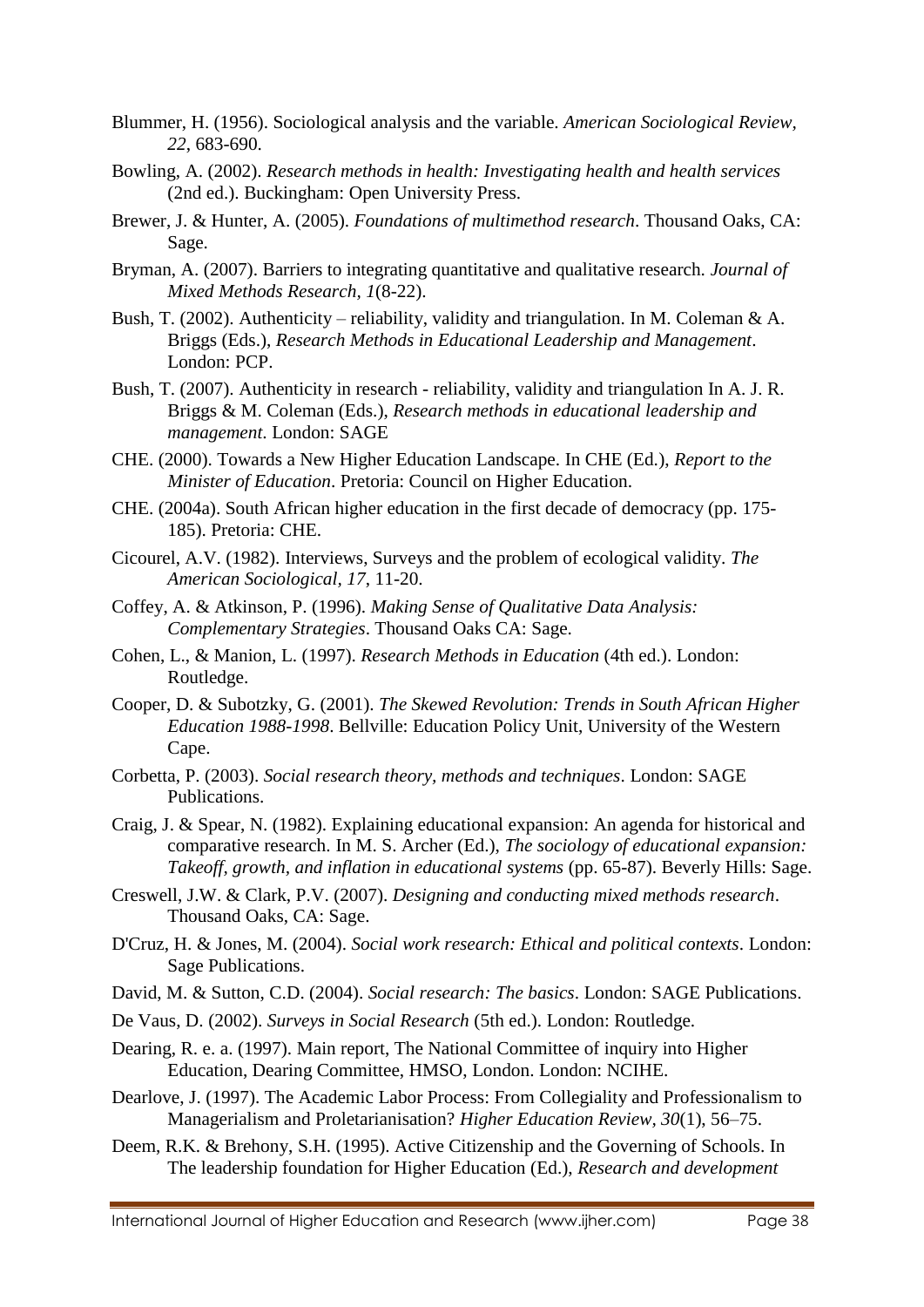*series. Final summary report. The Role and Influence of the Secretary in UK Higher Education Governing Bodies* (pp. 280). Buckingham: Open University Press.

Densombe, M. (2003). *The good research guide*. Buckingham: Open University Press.

Denzin, N.K. (1978). *Sociological methods. A sourcebook*. New York: McGraw-Hill.

- Denzin, N.K. & Lincoln, Y.S. (1994). Introduction: Entering the field of qualitative research. In N.K. Denzin & Y.S. Lincoln (Eds.), *Handbook of qualitative research* (pp. 1-17). Thousand Oaks: Sage.
- Department of Education. (1998). *Investigation conducted at the University of Transkei, Report by Advocate T.L. Skweyiya S.C. (Appointed as Independent Assessor in terms of Sections 44 and 45 of the Higher Education Act, No. 101 of 1997). Government Gazette*. Pretoria: Government Printers.
- Department of Education. (1999). *Department of Education. (1999). Investigation conducted at the University of Fort Hare, Report to the Minister of Education, the Honourable S.M.E. Bengu by Emeritus Professor S.J. Saunders. Government Gazette*. Pretoria: Government Printers.
- Department of Education. (2000). *Investigation into the affairs of the University of the North by the Independent Assessor [Professor T. Nhlapo] appointed by the Minister of Education in terms of Chapter 6 of the Higher Education Act, No. 101 of 1997. Government Gazette*. Pretoria: Government Printers.
- Department of Education. (2004). *Creating comprehensive universities in South Africa*. Pretoria: A concept document. Commissioned Report by Trish Gibbon.
- Department of Education. (2011). Investigation conducted at the University of KwaZulu-Natal. The outcomes of the independent assessor's report on the Vaal University of Technology report by Prof De Beer appointed by the Minister of Education in terms of Chapter 6 of the Higher Education Act, No. 101 of 1997. Pretoria: DoE.
- Dey, I. (1993). *Qualitative data analysis: A user-friendly guide for social scientists*. New York: Routledge.
- Donoghue, T.A. & Punch, K.F. (2003). *Qualitative educational research in action: doing and reflecting*. London: Routledge Falmer.
- Durand, J.J.F. (1999). Investigation conducted at Mangosuthu University of Technology by the independent assessor to the Minister of Education. Pretoria: Department of education.
- Engel, R.J. & Schutt, R.K. (2005). *The practice of research in social work*. Thousand Oaks: Sage Publications.
- Fielding, N.G. & Lee, R.M. (1988). *Computer analysis and qualitative research*. London: Sage.
- Garza, G. (2007). Varieties of phenomenological research at the University of Dallas: An emerging typology. *Qualitative Research in Psychology, 4*, 313–342.
- George, D. & Mallery, P. (2003). *SPSS for Windows step by step: A simple guide and reference. 11.0 update* (4th ed.). Boston Allyn & Bacon.
- Giorgi, A. (1985). Sketch of a psychological phenomenological method In A. Giorgi (Ed.), *Phenomenology and psychological research* Pittsburgh, PA: Duquesne University Press.
- Giorgi, A. (1989). One type of analysis of descriptive data: procedures involved in following a phenomenological psychological method *Methods 1*, 39-41.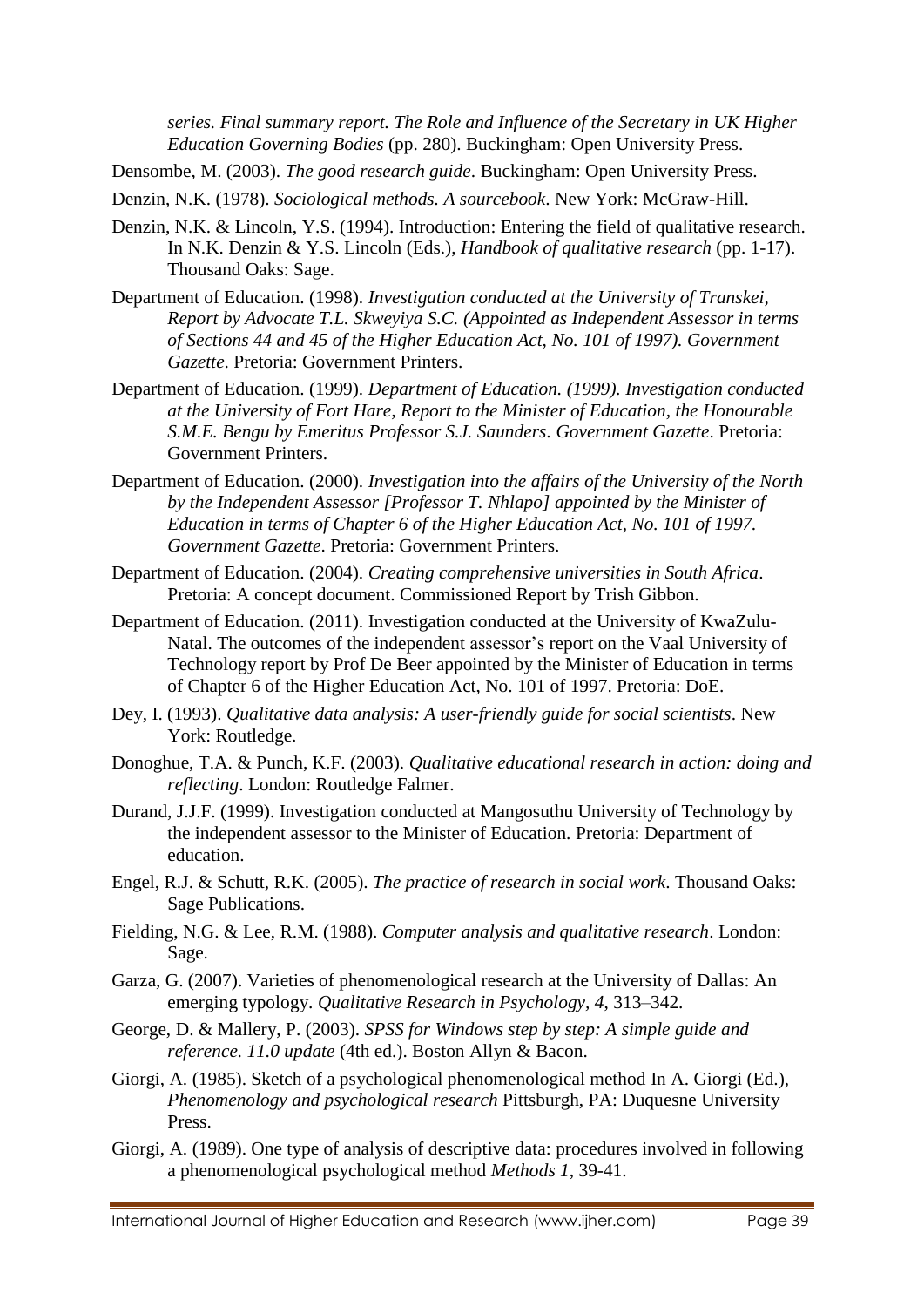- Giorgi, A. (1994). A phenomenological perspective on certain qualitative research methods, Journal of phenomenological psychology *Journal of phenomenological psychology, 25*, 190-220.
- Giorgi, A. & Giorgi, B. (2003). Phenomenology. In J. A. Smith (Ed.), *Qualitative psychology: a practical guide to research methods* London Sage Publications.
- Greene, J.C. (2007). *Mixed methods in social inquiry* San Francisco: Jossey-Bass.
- Greene, J.C. (2008). Is mixed methods social inquiry a distinctive methodology? *Journal of Mixed Methods Research, 2*, 7-22.
- Greene, J.C., Caracelli, V.J. & Graham, W.F. (1989). Toward a conceptual framework for mixed-method evaluation designs *Educational Evaluation and Policy Analysis, 11*, 255-274.
- Groves, R M., Fowler, F.J., Couper, M.P., Lepkowski, J.M., Singer, E. & Tourangeau, R. (2004). *Survey methodology* Hoboken, NJ: John Wiley & Sons.
- Habib, A. (2001). The institutional crisis of the University of Transeki. *Politikon 28*(2), 157- 179.
- Henn, M., Weinstein, M. & Foard, N. (2006). *A short introduction to social research* London Sage Publications.
- Howell, D.C. (1997). *Statistical Methods for Psychology* (4th ed.). California: Wadsworth, Belmont.
- Huck, S.W. (2009). *Statistical misconceptions* New York, NY: Routledge.
- Johnson, R.B. & Onwuegbuzie, A.J. (2004). Mixed methods research: a research paradigm whose time has come *Educational Research for Policy and Practice, 33*(7), 14-26.
- Kraemer, K. (Ed.). (1991). *The Information Systems Research Challenge* Boston: Harvard Business School
- Krathwohl, D.R. (2004). *Methods of educational and social science research: An integrated approach* (2nd ed.). Long Grove, IL: Waveland.
- Lubbe, J.S. (2012). Investigation conducted at Central University of Technology. The outcomes of the independent assessors repot on the Vaal University of Technology Report appointed by the Minister of Education in terms of Chapter 6 of the Higher Education Act, No. 101 of 1997. Pretoria: Department of Education.
- Maphai, V. (2010). Investigation into the Tshwane University of technology by an independent assessorappointed by the Minister of Education in terms of Chapter 6 of the Higher Education Act, No. 101 of 1997 Pretoria: Department of Education
- Marshall, C. & Rossman, G.B. (1999). *Designing qualitative research* (3rd ed.). Thousand Oaks, CA: Sage.
- Mason, J. (2002). *Qualitative researching* London Sage
- McIver, J.P. & Carmines, E.G. (1981). *Unidimensional scaling* Thousand Oaks CA: Sage.
- Mclintyre, L.J. (1999). *The practical skeptic: Core concepts in Sociology* Mountain view CA: Mayfield Publishing.
- McMillan, J.H. & Schumacher, S. (2010). *Research in education: Evidence-based inquiry*  (7th ed.). Boston Pearson.
- Measor, L. (1985). Interviewing: a strategy in qualitative research In R. Burgess (Ed.), *Strategies of educational research:Qualitative methods* Lewes: Falmer Press.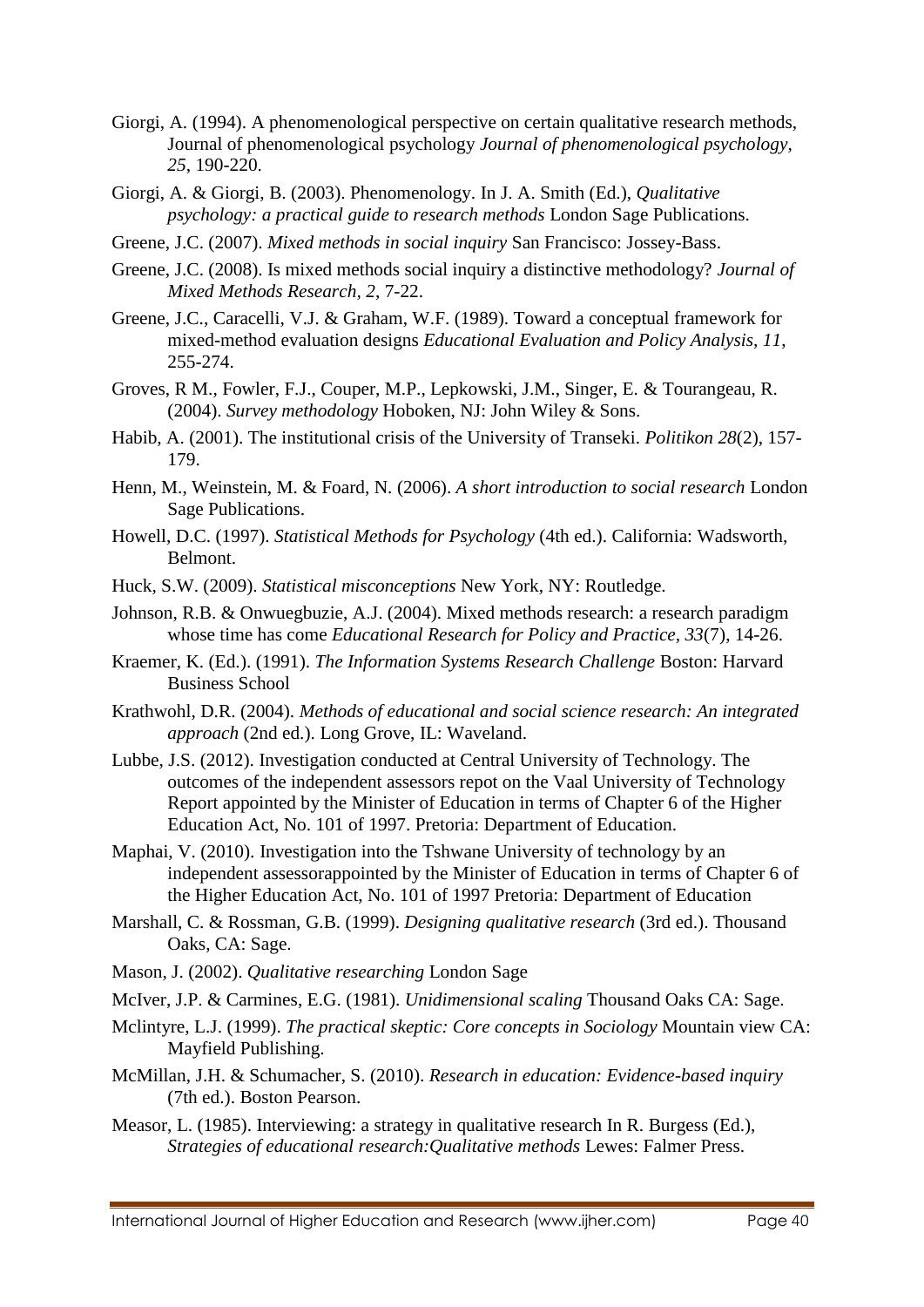- Merrianm, S.B. (1998). *Qualitative and case study applications in Education* San Francisco Jossey-Bass.
- Mertens, D.M. (2009). *Transformative research and evaluation* New York, NY: Guilford.
- Miles, M.B. & Huberman, A.M. (1994). *Qualitative data analysis* (2nd ed.). Thousand Oaks, CA: Sage
- Minichiello, V., Aroni, R., Timewell, E. & Alexander, L. (1990). *In-depth interviewing: researching people* Hong Kong: Longman Cheshire Pty Limited.
- Moser, C. & Kalton, G. (1971). *Survey Methods in Social Investigation* London: Heinemann Educational Books Limited.
- Mosia. (2010). Investigation conducted at the Tshwane University of Technology. The outcomes of the independent assessor report on the Vaal University of Technology appointed by the Minister of Education in terms of Chapter 6 of the Higher Education Act, No. 101 of 1997 Pretoria: Department of Education
- Moustakas, C. (1994). *Phenomenological research methods* London: Sage
- Muzi Shikhakhane. (2012). Investigation conducted at Vaal University of Technology. The outcomes of the independent assessor's report on the Vaal University of Technology appointed by the Minister of Education in terms of Chapter 6 of the Higher Education Act, No. 101 of 1997. Pretoria: Department of Education.
- National Education Policy Investigation. (1993). *Post-secondary education* Cape Town: NEPI/Oxford University Press.
- Neuman, W.L. (2000). *Social research methods: Qualitative and quantitative approaches*  (4th ed.). Boston: Allyn and Bacon.
- Nhlapo, T. (2000). Investigation into the Affairs of the University of the North appointed by the Minister of Education in terms of Chapter 6 of the Higher Education Act, No. 101 of 1997 Pretoria: Department of Education
- Nudzor, H.P. (2009). A critical commentary on combined methods approach to researching educational and social issues *Issues in Educational Research 19*(2), 114-127.
- Nunnally, J.C. & Bernstein, I.H. (1994). *Psychometric theory* (3rd ed.). New York: McGraw-Hill
- O'Leary, Z. (2005). *Researching real-world problems: a guide to methods of inquiry* London Sage Publications
- Parasuraman, A., Grewal, D. & Krishnan, R. (2004). *Marketing research* Boston: Houghton Mifflin.
- Patton, M.Q. (2002). *Qualitative research and research methods* (2nd ed.). Thousand Oaks CA: Sage
- Payne, G. & Payne, J. (2004). *Key Concepts in Social Research* London: Sage Publications.
- Pinsonneault, A. & Kraemer, L. (1993). Survey research methodology in management information systems *An Assessment in journal of management of information systems 10*(2), 75-105.
- Platt, J. (1981). Evidence and Proof in Documentary Research *Sociological Review 29* (1), 31-52.
- Plummer, K. (1983). *Documents of life: an introduction to the problems and literature of a humanistic method* london Unwin Hyman.